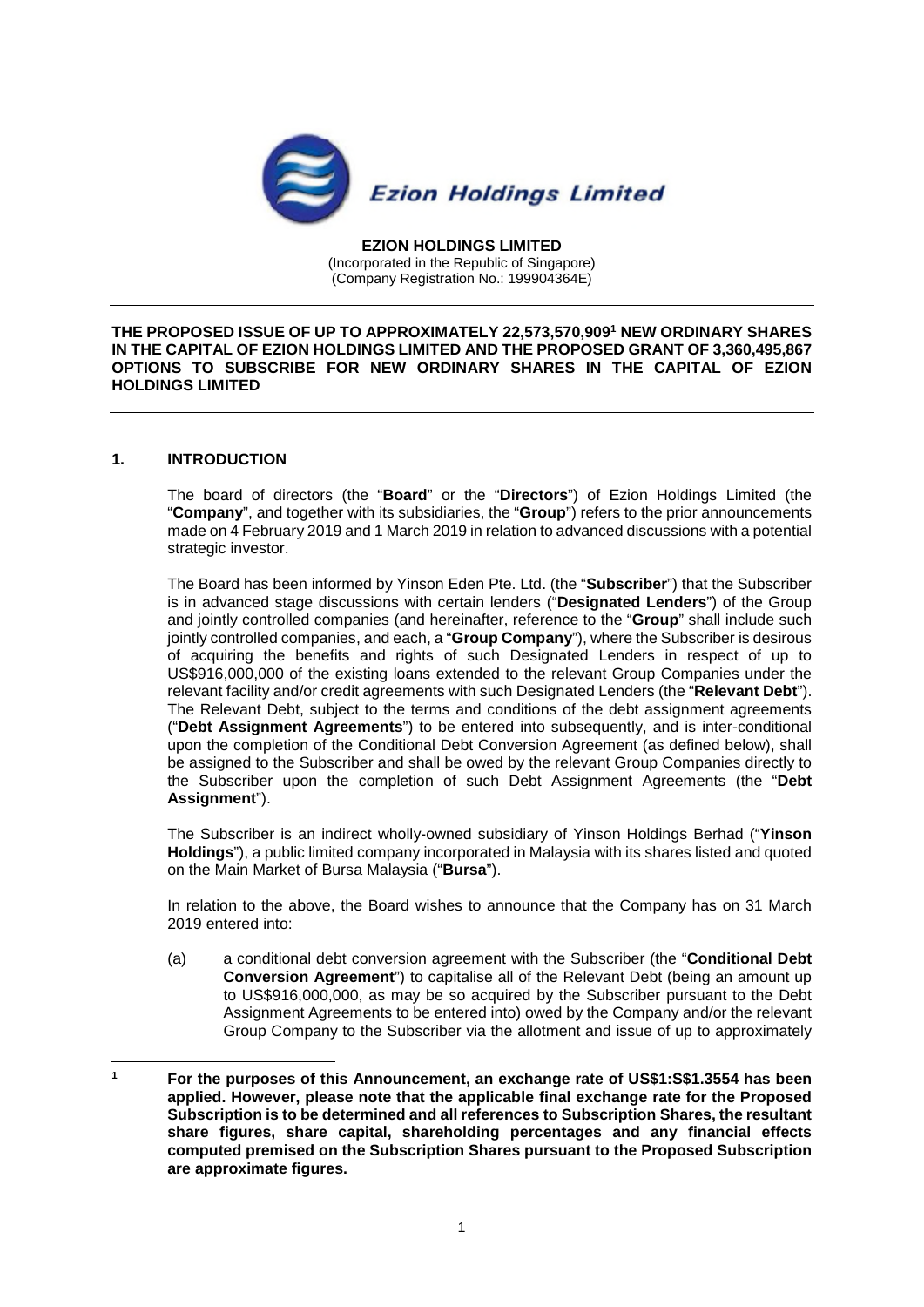22,573,570,909 new ordinary shares in the capital of the Company (the "**Shares**") (the "**Subscription Shares**") to the Subscriber and/or to such other entities as the Subscriber may direct at an issue price of **S\$0.055** per Subscription Share, with fractional entitlements to be disregarded (the "**Proposed Subscription**"). Following the capitalisation of all of the Relevant Debt via the completion of the allotment and issue of such Subscription Shares by the Company to the Subscriber, the relevant Group Companies shall be deemed to have repaid all of the Relevant Debt to the Subscriber and the Subscriber shall fully release and discharge the relevant Group Companies from their payment obligations of such Relevant Debt; and

(b) a conditional option agreement with the Subscriber (the "**Conditional Option Agreement**") for the proposed grant by the Company of 3,360,495,867 non-listed and transferable share options (the "**Options**") to the Subscriber for S\$1.00, with each Option carrying the right to subscribe for one (1) new Share (the "**Option Shares**") at the exercise price of S\$0.0605 per Option Share (the "**Option Exercise Price**") on the terms and conditions of the Conditional Option Agreement (the "**Proposed Grant of Options**" and collectively with the Proposed Subscription, the "**Proposed Transactions**).

Shareholders of the Company (the "**Shareholders**") should note that completion of the Proposed Subscription, Proposed Grant of Options and Debt Assignment are inter-conditional and shall take place simultaneously. Accordingly, if completion of any one of the Proposed Subscription, Proposed Grant of Options and/or the Debt Assignment does not proceed, neither the Company nor the Subscriber shall be obliged to proceed with the other.

# **2. THE SUBSCRIBER**

The Subscriber is a private limited company incorporated in Singapore and is an indirect whollyowned subsidiary of Yinson Holdings. To the best of the Company's knowledge, the Subscriber is participating in the Proposed Transactions for its own investment purposes.

Yinson Holdings is a premier Malaysian integrated offshore production and support services provider company listed on the Bursa. Yinson Holdings was established in 1983 as a transport agency partnership business in Johor Bahru. In 2011, Yinson Holdings and its subsidiaries ("**Yinson Group**") ventured into the offshore services industry through the provision of chartering services as well as vessel management. In 2014, Yinson Holdings achieved another milestone in marine services when it acquired Fred. Olsen Production ASA. With the acquisition, Yinson Holdings inherited three floating production storage and offloading ("**FPSO**") and one mobile offshore production unit management contract which was also complemented with a strong and experienced FPSO team to grow the business. In 2016, the Yinson Group disposed all of its non-oil & gas business segments and streamlined its business to be a full-fledged oil & gas company. Currently, Yinson Holdings is the sixth largest independent FPSO leasing company globally having a wide geographical presence in Malaysia, Vietnam, Singapore, Norway, USA and Africa.

Yinson Group's current market capitalisation stands at approximately RM5.03 billion as at 29 March 2019.

As at the date of this Announcement, neither Yinson Holdings nor the Subscriber (i) holds any Shares, or (ii) is related to any of the Directors, substantial shareholders of the Company, or their respective associates. There is also no connection (including business relationship) between Yinson Holdings and the Subscriber and the Company's directors or substantial shareholders.

Upon completion of the Proposed Subscription, the Subscriber will hold up to approximately 22,573,570,909 Shares representing up to approximately 85.9**%** of the enlarged share capital of the Company as at the date of this Announcement. Assuming full exercise of the Options, the Subscriber will hold an aggregate of up to approximately 25,934,066,776 Shares representing up to approximately 87.5**%** of the enlarged share capital of the Company as at the date of this Announcement. For the avoidance of doubt, these figures include the Subscription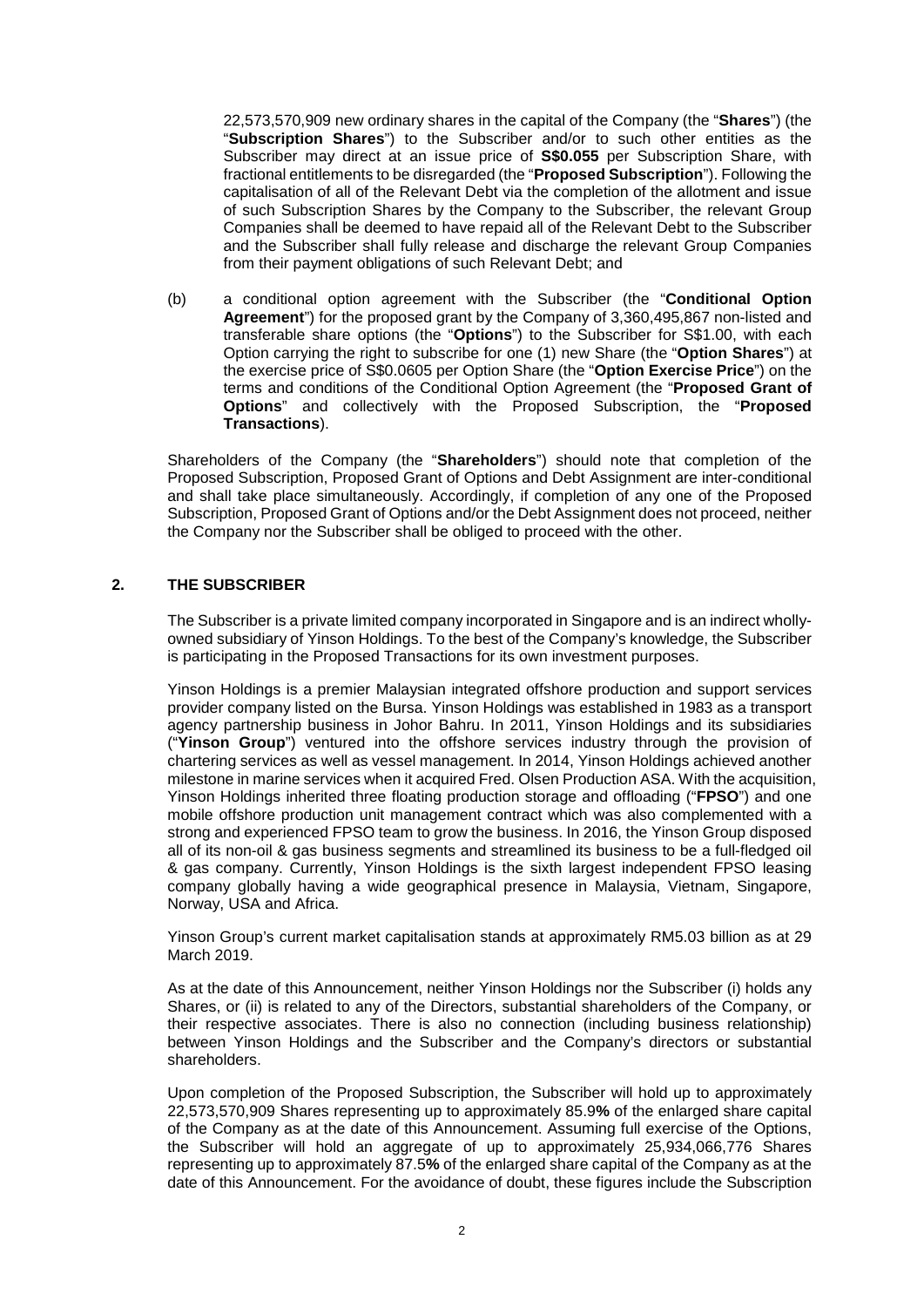Shares which may be allotted and issued to other entities as the Subscriber may direct the Company. Please see "Placees of the Subscription Shares" under paragraph 4.1 (*Principal Terms of the Proposed Subscription*) below for more information.

The Company will be seeking specific approval from Shareholders at an extraordinary general meeting (the "**EGM**") in relation to, *inter alia*, the Proposed Subscription, Proposed Grant of Options and the Proposed Whitewash Resolution (as defined below). Please see below paragraph 9 (*Regulatory and Shareholder Approvals Required*) for further information.

# **3. BACKGROUND TO AND RATIONALE OF THE PROPOSED TRANSACTIONS**

# 3.1. **Background of the Proposed Transactions**

Notwithstanding the completion of a refinancing exercise in 2018 by the Group, the market conditions remained very challenging for the Group due to the uncertainty in the oil prices that has affected the Group's clients as well as the persistent oversupply of certain marine assets like tugs, barges, workboats and jack ups. The industry also appears to be saddled with systemic problems. Some of the shipyards, equipment suppliers and service providers which the Group is working with are similarly affected and their problems have also affected the deployment plans of the Group significantly.

The above mentioned factors resulted in a severe negative impact on the financial position of the Group as cashflows were delayed due to the inability for the Group to deploy its vessels as a result of the lack of funding. The Group's fleet of tugs, barges, workboats and jack ups recognized additional impairments due to the persistent oversupply of these assets.

In order for the Group to deploy its vessels, grow its market share in the liftboat business as well as strengthen the Group's financial position, there is a need for the Group to have a new strategic investor.

The management team has been in discussions with various potential strategic investors for more than a year and is of the opinion that there are many synergies in the business activities that can be further developed between the Group and the Subscriber.

# 3.2. **Rationale of the Proposed Transactions**

The rationale for issuing the Subscription Shares and Options to the Subscriber is to allow the Group to improve its financial position by allowing the Group to reduce its borrowings, debt-toequity ratio and debt service obligations, and to allow the Group to have access to additional funds in the event the Subscriber exercises its Options. Notwithstanding the general caution of bank lenders and financial institutions towards the offshore oil and gas industry, the improved financial position of the Group will enable it to gain ease of access to the funds required by the Group to deploy its assets and grow its market share in the liftboat business.

# **4. PRINCIPAL TERMS OF THE PROPOSED TRANSACTIONS**

#### 4.1. **Principal Terms of the Proposed Subscription**

| <b>Issue Price of</b><br><b>Subscription Shares</b> | The issue price per Subscription Share is S\$0.055. This is at a<br>premium of 27.9% to the volume weighted average price of<br>S\$0.043 of the Shares in respect of trades done on the SGX-ST<br>on 26 February 2019, being the last full market day preceding the<br>day on which the Conditional Debt Conversion Agreement and<br>Conditional Option Agreement was signed. |
|-----------------------------------------------------|-------------------------------------------------------------------------------------------------------------------------------------------------------------------------------------------------------------------------------------------------------------------------------------------------------------------------------------------------------------------------------|
| <b>Relevant Debt to be</b>                          | Up to US\$916,000,000, to be converted into Singapore dollars at                                                                                                                                                                                                                                                                                                              |
| capitalised pursuant                                | an exchange rate to be determined.                                                                                                                                                                                                                                                                                                                                            |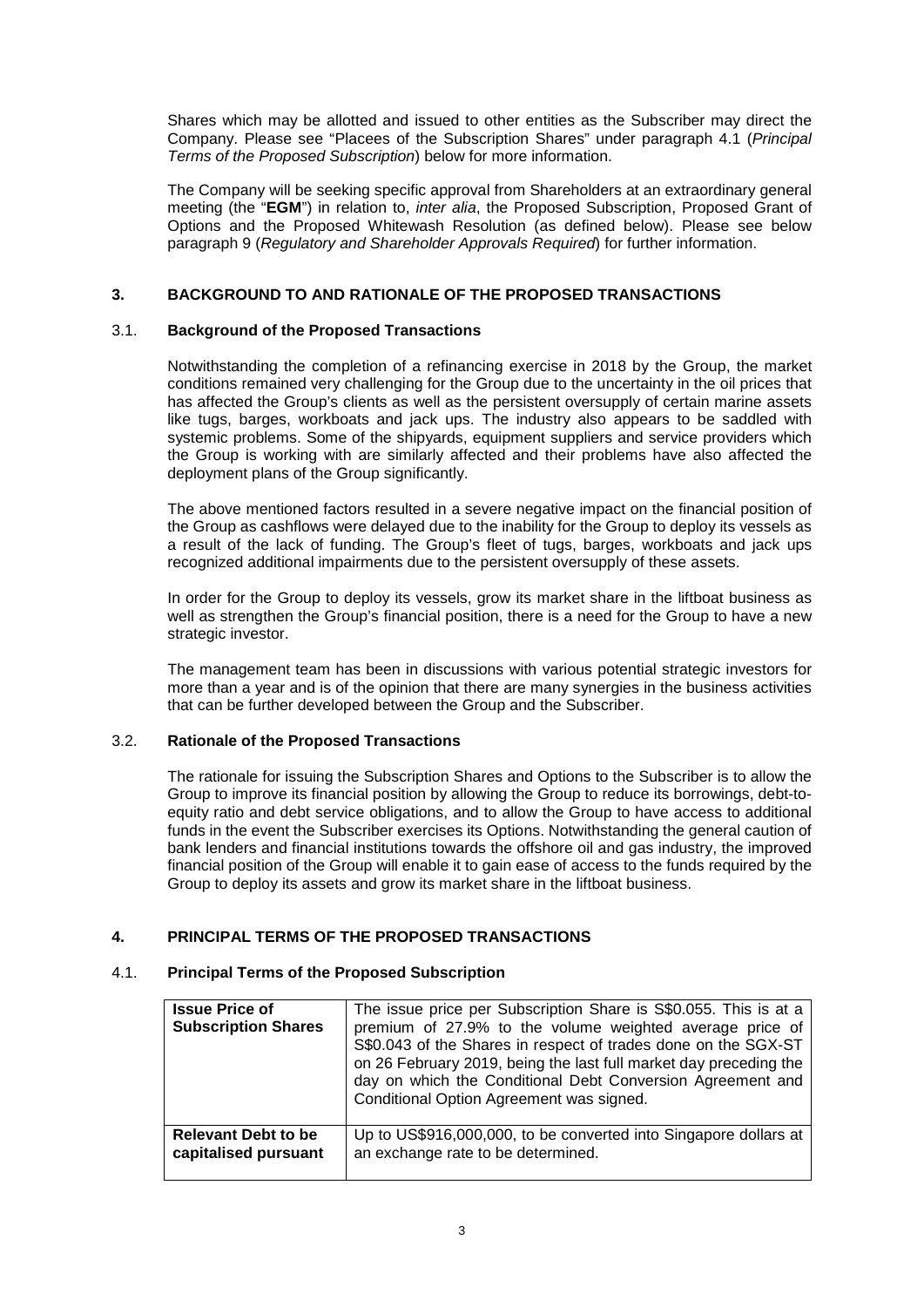| to the issue of the<br><b>Subscription Shares</b>    |                                                                                                                                                                                                                                                                                                                                                                                                                                                                                                                                          |  |
|------------------------------------------------------|------------------------------------------------------------------------------------------------------------------------------------------------------------------------------------------------------------------------------------------------------------------------------------------------------------------------------------------------------------------------------------------------------------------------------------------------------------------------------------------------------------------------------------------|--|
| <b>Total number of</b><br><b>Subscription Shares</b> | Up to approximately 22,573,570,909 Shares, representing up to<br>approximately 85.9% of the enlarged share capital of the<br>Company as at the date of this Announcement.                                                                                                                                                                                                                                                                                                                                                                |  |
| Placees of the<br><b>Subscription Shares</b>         | All of the Subscription Shares shall be allotted and issued to the<br>Subscriber, save for such Subscription Shares which the<br>Subscriber may direct the Company to allot and issue to other<br>entities as consideration to the Designated Lenders ("DL<br>Entities") under the Debt Assignment Agreements to be entered<br>into subsequently.<br>If or as and when such other entities are identified, the Company<br>will make the necessary announcement(s) in accordance with<br>Rule 810(2) of the Listing Manual of the SGX-ST. |  |
| <b>Moratorium</b>                                    | The Subscriber irrevocably and unconditionally undertakes not to,<br>directly or indirectly:                                                                                                                                                                                                                                                                                                                                                                                                                                             |  |
|                                                      | (a)<br>offer, sell, contract to sell, sell any option or contract to<br>purchase, purchase any option or contract to sell, grant any<br>option, right or warrant to purchase, lend, transfer or<br>otherwise dispose of, any of or any interest in, the<br><b>Subscription Shares;</b>                                                                                                                                                                                                                                                   |  |
|                                                      | (b)<br>enter into any swap, hedge, or other arrangement that<br>transfers to another, in whole or in part, any of the economic<br>consequences of ownership of any of the Subscription<br>Shares;                                                                                                                                                                                                                                                                                                                                        |  |
|                                                      | (c)<br>any transaction<br>(including<br>derivative<br>enter<br>into<br>a<br>transaction) or other arrangement with a similar economic<br>effect to the foregoing sub-paragraph (a) or (b);                                                                                                                                                                                                                                                                                                                                               |  |
|                                                      | (d)<br>enter into a transaction which is designed or which may<br>reasonably be expected to result in any of the above; or                                                                                                                                                                                                                                                                                                                                                                                                               |  |
|                                                      | publicly announce any intention to do any of the above,<br>(e)                                                                                                                                                                                                                                                                                                                                                                                                                                                                           |  |
|                                                      | for three (3) calendar months after the date of listing of the<br>Subscription Shares on the Main Board of the SGX-ST.                                                                                                                                                                                                                                                                                                                                                                                                                   |  |
|                                                      | This moratorium shall not apply to such Subscription Shares which<br>may be allotted and issued to the DL Entities as consideration to<br>the Designated Lenders under the Debt Assignment Agreements<br>to be entered into subsequently.                                                                                                                                                                                                                                                                                                |  |
| <b>Conditions Precedent</b>                          | The completion of the Proposed Subscription shall be subject to,<br>inter alia, the following:                                                                                                                                                                                                                                                                                                                                                                                                                                           |  |
|                                                      | (a) the approval in-principle of the SGX-ST for the listing and<br>quotation of the Subscription Shares and the Option Shares<br>on the Main Board of the SGX-ST having been obtained from<br>the SGX-ST (and such approval not having been withdrawn or<br>revoked), and if such approval is granted subject to conditions,<br>such conditions being reasonably acceptable to the Company                                                                                                                                               |  |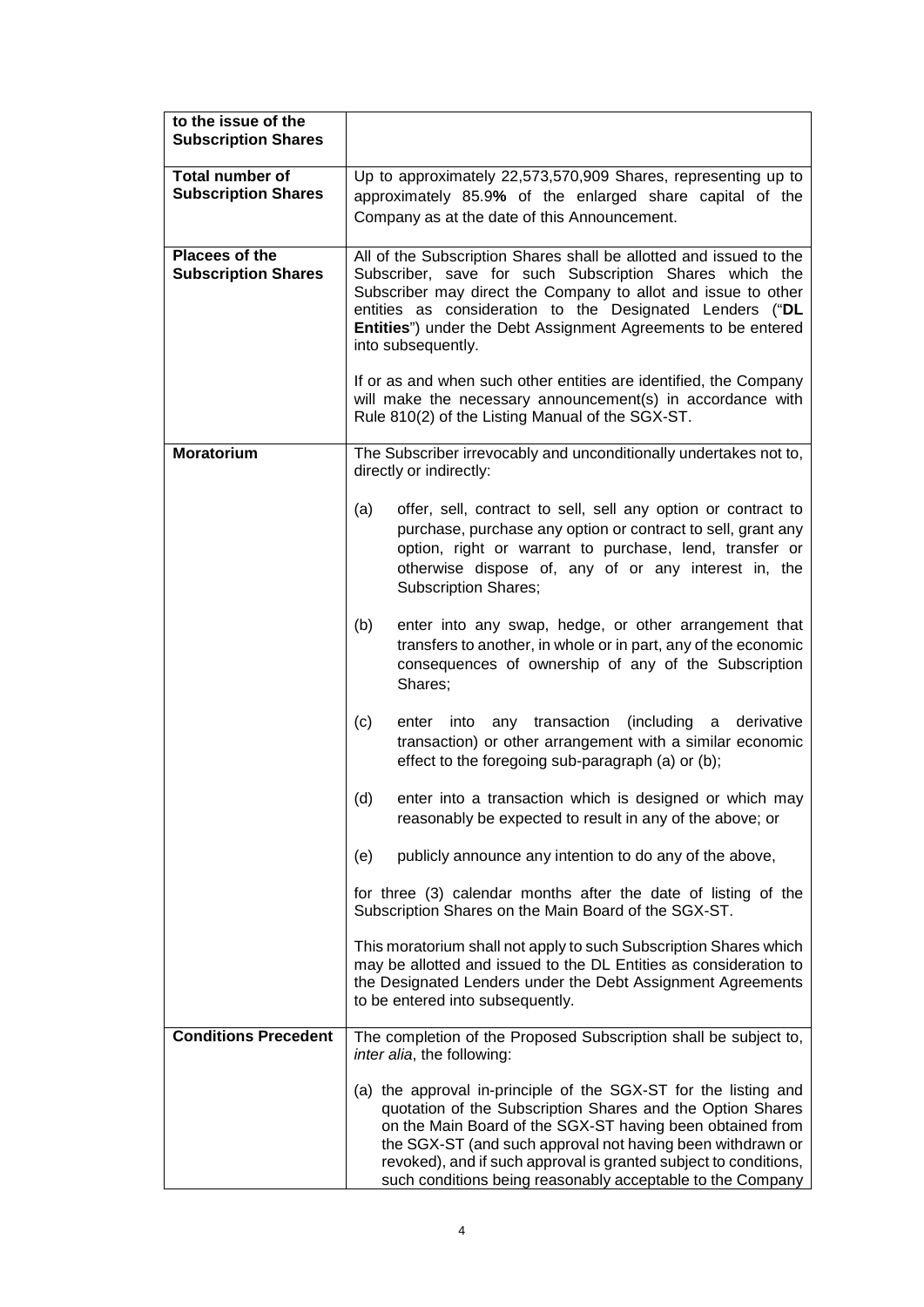|     | and the Subscriber, and to the extent that any conditions to<br>such approval are required to be fulfilled on or before<br>completion of the Proposed Transactions, they are so fulfilled<br>to the satisfaction of the SGX-ST or so waived by them;                                                                                                                                                                                                                                                                                                                                                                                                                                                                                                                                                                             |
|-----|----------------------------------------------------------------------------------------------------------------------------------------------------------------------------------------------------------------------------------------------------------------------------------------------------------------------------------------------------------------------------------------------------------------------------------------------------------------------------------------------------------------------------------------------------------------------------------------------------------------------------------------------------------------------------------------------------------------------------------------------------------------------------------------------------------------------------------|
|     | (b) the approval from the Company's board of directors in respect<br>of the capitalisation and the Proposed Subscription;                                                                                                                                                                                                                                                                                                                                                                                                                                                                                                                                                                                                                                                                                                        |
|     | (c) the approval by Shareholders having been obtained at the<br>EGM to be duly convened for, inter alia, the allotment and<br>issue of the Subscription Shares and the Option Shares, the<br>transfer of controlling interest in the Company to the<br>Subscriber and the Proposed Whitewash Resolution (as<br>defined below);                                                                                                                                                                                                                                                                                                                                                                                                                                                                                                   |
|     | (d) the issue and subscription of the Subscription Shares not<br>being prohibited by any statute, order, rule or regulation<br>promulgated after the date of the Conditional Debt Conversion<br>Agreement by any applicable legislative, executive or<br>regulatory body or authority of Singapore or Malaysia;                                                                                                                                                                                                                                                                                                                                                                                                                                                                                                                  |
|     | (e) there being no delisting of the Shares from the SGX-ST;                                                                                                                                                                                                                                                                                                                                                                                                                                                                                                                                                                                                                                                                                                                                                                      |
|     | (f) there having been no occurrence of any event or discovery of<br>any fact rendering any of the representations, warranties and<br>undertakings in the Conditional Debt Conversion Agreement<br>untrue or incorrect in any material respect;                                                                                                                                                                                                                                                                                                                                                                                                                                                                                                                                                                                   |
|     | (g) each the Company and the Subscriber not being in breach of<br>any of its undertakings and the covenants in the Conditional<br>Debt Conversion Agreement;                                                                                                                                                                                                                                                                                                                                                                                                                                                                                                                                                                                                                                                                     |
|     | (h) the completion of due diligence (including but not limited to<br>legal, business, financial and accounting) on the Group, to the<br>satisfaction of the Subscriber;                                                                                                                                                                                                                                                                                                                                                                                                                                                                                                                                                                                                                                                          |
| (i) | each of Yinson Holdings and the Subscriber having received<br>approvals from:                                                                                                                                                                                                                                                                                                                                                                                                                                                                                                                                                                                                                                                                                                                                                    |
|     | (i)<br>its board of directors and its shareholders in respect of<br>the Debt Assignment, the Proposed Subscription and the<br>acquisition of the Options; and                                                                                                                                                                                                                                                                                                                                                                                                                                                                                                                                                                                                                                                                    |
|     | (ii)<br>Bank Negara Malaysia in respect of the Proposed<br>Subscription and the Proposed Grant of Options (if<br>required);                                                                                                                                                                                                                                                                                                                                                                                                                                                                                                                                                                                                                                                                                                      |
| (j) | the Securities Industry Council of Singapore (the "SIC") having<br>granted the Subscriber and its concert parties (and not having<br>revoked or repealed such grant) a waiver of their obligation to<br>make a mandatory general offer under Rule 14 of the<br>Singapore Code on Take-overs and Mergers (the "Takeover<br>Code") for the Shares not held by the Subscriber and its<br>concert parties following the issue of the Subscription Shares<br>and Option Shares (including, where applicable, a waiver to<br>make a general offer for the downstream companies held by<br>the Company) and from having to comply with the<br>requirements of Rule 14 of the Takeover Code, subject to (a)<br>any conditions that the SIC may impose, provided that such<br>conditions are reasonably acceptable to the Subscriber (the |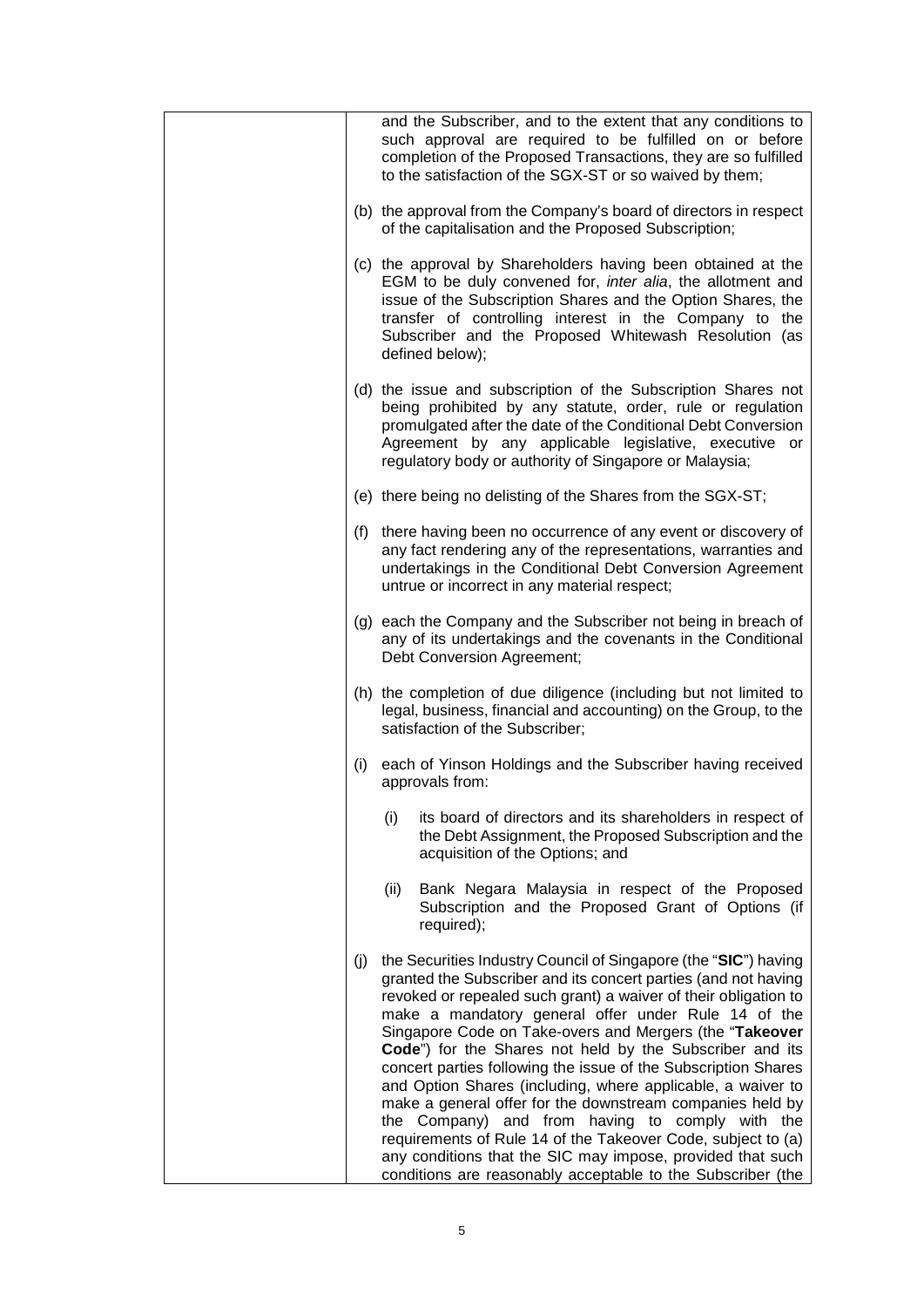|                           | "Whitewash Waiver"); and (b) the independent Shareholders<br>approving at a general meeting of the Company the proposed<br>ordinary resolution of the Company which if passed by the<br>independent Shareholders would result in a waiver by the<br>independent Shareholders of their right to receive a<br>mandatory general offer from the Subscriber and its concert<br>parties in connection with the issue of the Subscription Shares<br>and Option Shares (the "Proposed Whitewash Resolution");<br>(k) such consents, approval or waiver as may be required (or<br>deemed necessary by the Company and/or the Subscriber, as<br>the case may be) being obtained from any other person(s),<br>including but not limited to any governmental, regulatory body<br>or competent authority having jurisdiction over the Company<br>and/or the Subscriber, as the case may be, in respect of the<br>transactions contemplated in the Conditional Debt Conversion<br>Agreement and such consents, approvals or waivers not<br>having been amended or revoked and if any such consents,<br>approvals or waivers are subject to conditions, such conditions<br>being reasonably acceptable to the Company and/or the<br>Subscriber, as the case may be; and |                                                                                                                                                                                                                                                                                                                          |
|---------------------------|-----------------------------------------------------------------------------------------------------------------------------------------------------------------------------------------------------------------------------------------------------------------------------------------------------------------------------------------------------------------------------------------------------------------------------------------------------------------------------------------------------------------------------------------------------------------------------------------------------------------------------------------------------------------------------------------------------------------------------------------------------------------------------------------------------------------------------------------------------------------------------------------------------------------------------------------------------------------------------------------------------------------------------------------------------------------------------------------------------------------------------------------------------------------------------------------------------------------------------------------------------------|--------------------------------------------------------------------------------------------------------------------------------------------------------------------------------------------------------------------------------------------------------------------------------------------------------------------------|
|                           | the entry into the following agreements:<br>(1)                                                                                                                                                                                                                                                                                                                                                                                                                                                                                                                                                                                                                                                                                                                                                                                                                                                                                                                                                                                                                                                                                                                                                                                                           |                                                                                                                                                                                                                                                                                                                          |
|                           |                                                                                                                                                                                                                                                                                                                                                                                                                                                                                                                                                                                                                                                                                                                                                                                                                                                                                                                                                                                                                                                                                                                                                                                                                                                           | (i)<br>Debt Assignment Agreements between the Subscriber<br>and each of the Designated Lenders, in such form and<br>substance satisfactory to the Subscriber in its absolute<br>discretion;                                                                                                                              |
|                           |                                                                                                                                                                                                                                                                                                                                                                                                                                                                                                                                                                                                                                                                                                                                                                                                                                                                                                                                                                                                                                                                                                                                                                                                                                                           | (ii)<br>subscription agreements between the Company and<br>each of the major secured lenders for the allotment and<br>issue of the redeemable convertible preference shares<br>(as part of the Group's loan refinancing) (the "RCPS") <sup>2</sup> ;                                                                     |
|                           |                                                                                                                                                                                                                                                                                                                                                                                                                                                                                                                                                                                                                                                                                                                                                                                                                                                                                                                                                                                                                                                                                                                                                                                                                                                           | (iii)<br>the Conditional Option Agreement; and                                                                                                                                                                                                                                                                           |
|                           |                                                                                                                                                                                                                                                                                                                                                                                                                                                                                                                                                                                                                                                                                                                                                                                                                                                                                                                                                                                                                                                                                                                                                                                                                                                           | (iv)<br>amendment agreements between relevant Group<br>Company and the respective lenders in relation of the<br>relevant facility and/or credit facilities extended to such<br>Group Company (as<br>part of the Group's loan<br>refinancing), in form<br>and substance<br>reasonably<br>acceptable to the Subscriber.    |
| <b>Further Conditions</b> | The parties further agree that the completion of the Proposed<br>Subscription is conditional upon:-                                                                                                                                                                                                                                                                                                                                                                                                                                                                                                                                                                                                                                                                                                                                                                                                                                                                                                                                                                                                                                                                                                                                                       |                                                                                                                                                                                                                                                                                                                          |
|                           |                                                                                                                                                                                                                                                                                                                                                                                                                                                                                                                                                                                                                                                                                                                                                                                                                                                                                                                                                                                                                                                                                                                                                                                                                                                           | (a) any trading halt or suspension in Shares on the SGX-ST being<br>lifted as at the completion date of the Proposed Subscription,<br>or such other date as may be mutually agreed between the<br>parties in writing; and                                                                                                |
|                           |                                                                                                                                                                                                                                                                                                                                                                                                                                                                                                                                                                                                                                                                                                                                                                                                                                                                                                                                                                                                                                                                                                                                                                                                                                                           | (b) the Subscription Shares less any such Subscription Shares<br>allotted to the DL Entities representing not less than 70% of<br>the enlarged share capital of the Company on the completion<br>date of the Proposed Subscription, taking into account the<br>Shares issuable upon the full conversion of the RCPS into |

<sup>&</sup>lt;sup>2</sup> As and when such subscription agreements are entered into by the Company for the issue of the RCPS, the Company shall make the necessary announcements as required by the SGX-ST.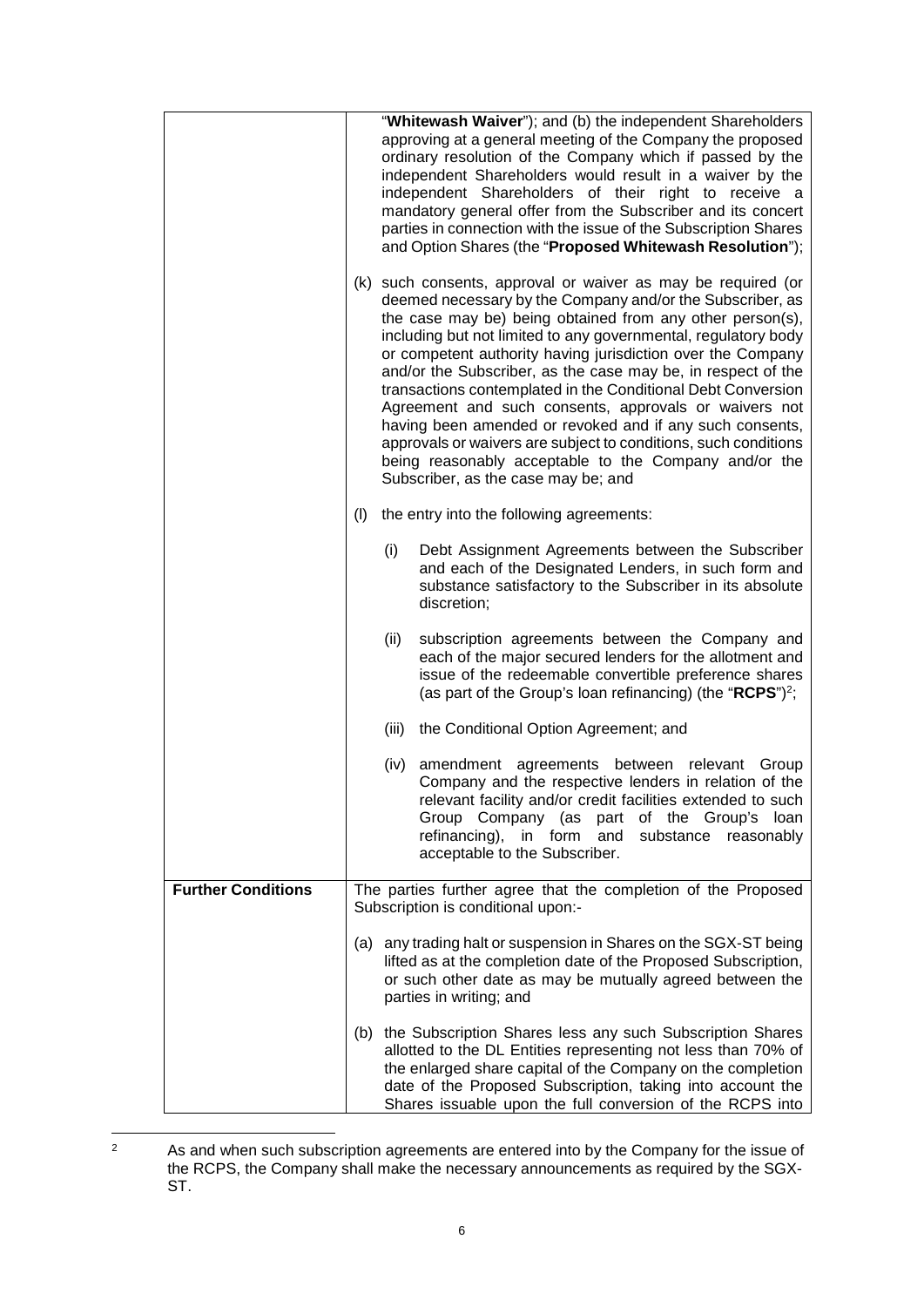|                                                                  | Shares (assuming such full conversion on the completion date<br>of the Proposed Subscription and excluding conversion of all<br>other existing convertibles of the Company).                                                                                                                                                                                                                               |
|------------------------------------------------------------------|------------------------------------------------------------------------------------------------------------------------------------------------------------------------------------------------------------------------------------------------------------------------------------------------------------------------------------------------------------------------------------------------------------|
| <b>Inter-Conditionality</b>                                      | Completion of the Proposed Subscription is conditional upon and<br>shall take place simultaneously with the Debt Assignment and<br>completion of all transactions contemplated under each of the<br>Debt Assignment Agreements to be entered into.                                                                                                                                                         |
|                                                                  | If the Conditional Debt Conversion Agreement is terminated in<br>accordance with its terms, the Conditional Option Agreement shall<br>automatically be terminated.                                                                                                                                                                                                                                         |
|                                                                  | If the Conditional Option Agreement or any Conditional Debt<br>Assignment Agreement is terminated in accordance with its terms,<br>the Conditional Debt Conversion Agreement shall automatically be<br>terminated.                                                                                                                                                                                         |
| Representations,<br><b>Warranties and</b><br><b>Undertakings</b> | Each of the Company and the Subscriber have, in the Conditional<br>Debt Conversion Agreement, provided such representations,<br>warranties and undertakings as are customary for transactions of<br>the nature of the Proposed Subscription or other similar<br>transactions.                                                                                                                              |
| <b>Status of the</b><br><b>Subscription Shares</b>               | The Subscription Shares, when issued by the Company, will rank<br>pari passu in all respects with and carry all rights similar to the then<br>existing ordinary shares of the Company, save that they will not<br>rank for any dividends, rights, allotments or other distributions, the<br>record date for which falls before the date of issue of the<br>Subscription Shares.                            |
| <b>Long-Stop Date</b>                                            | If the Conditions Precedent are not satisfied within six (6) months<br>from the date of the Conditional Debt Conversion Agreement (or<br>such other date as may be mutually agreed between the Company<br>and the Subscriber), the Conditional Debt Conversion Agreement<br>shall terminate.                                                                                                               |
| <b>Termination Rights</b>                                        | Each of the Company and the Subscriber shall be entitled to<br>terminate the Conditional Debt Conversion Agreement in the event<br>of any breach of the representations, warranties and undertakings<br>which has not been remedied to the reasonable satisfaction of the<br>non-defaulting party within seven (7) days of the receipt of notice<br>of breach.                                             |
|                                                                  | If, within fourteen (14) days after the date of the Conditional Debt<br>Conversion Agreement, the Subscriber and each of the<br>Designated Lenders do not enter into the Debt Assignment<br>Agreements in such form and substance satisfactory to the<br>Subscriber in its absolute discretion, the Subscriber shall be<br>entitled to terminate the Conditional Debt Conversion Agreement<br>immediately. |

# 4.2. **Principal Terms of the Proposed Grant of Options**

| <b>Aggregate Number of</b><br><b>Options</b> | 3,360,495,867 Options.                                             |
|----------------------------------------------|--------------------------------------------------------------------|
| <b>Exercise Rights of</b>                    | Each Option entitles the holder of the Option to subscribe for one |
| <b>Options</b>                               | (1) Option Share at the Option Exercise Price.                     |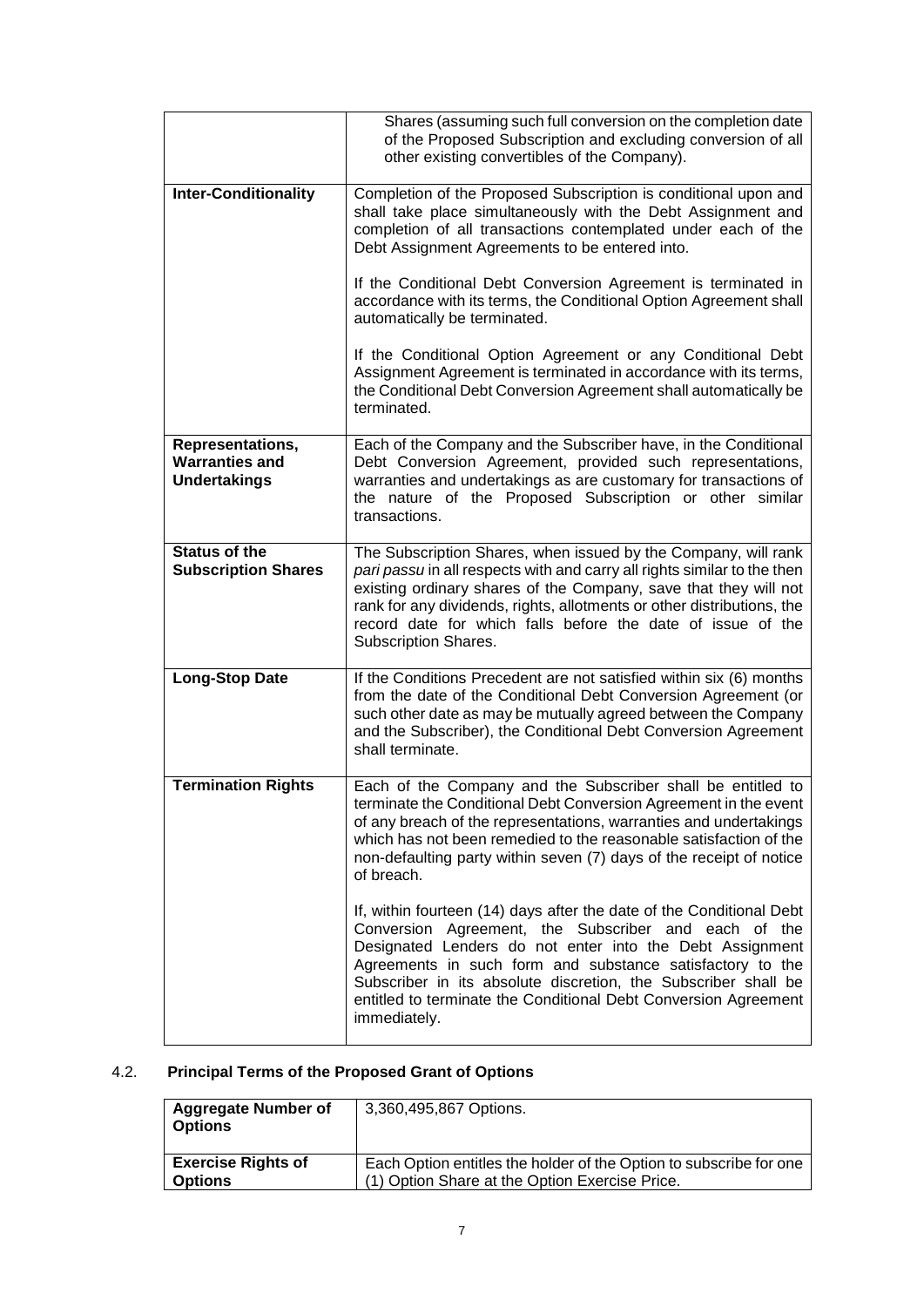| <b>Option Exercise Price</b>                                                                                                           | S\$0.0605 for each Option Share. This is at a premium of 40.7%<br>to the volume weighted average price of S\$0.043 of the Shares<br>in respect of trades done on the SGX-ST on 26 February 2019,<br>being the last full market day preceding the day on which the<br>Conditional Debt Conversion Agreement and Conditional Option<br>Agreement was signed.                                                                                                                                                                                                                                     |
|----------------------------------------------------------------------------------------------------------------------------------------|------------------------------------------------------------------------------------------------------------------------------------------------------------------------------------------------------------------------------------------------------------------------------------------------------------------------------------------------------------------------------------------------------------------------------------------------------------------------------------------------------------------------------------------------------------------------------------------------|
| <b>Exercise Period</b>                                                                                                                 | The period commencing on and including the date of issue of the<br>Options and expiring on the fifth (5th) anniversary of the date of<br>issue of the Options, unless such date is a date on which the<br>register of members is closed or is not a market day, in which<br>event, such period shall end on the date prior to the closure of<br>the register of members or immediate preceding market day (as<br>the case may be).                                                                                                                                                             |
| <b>Gross Proceeds to be</b><br><b>Raised from Proposed</b><br><b>Grant of Options</b><br>(assuming the exercise<br>of all the Options) | Approximately S\$203,310,000 (assuming full exercise of the<br>Options).                                                                                                                                                                                                                                                                                                                                                                                                                                                                                                                       |
| <b>Status of the Option</b><br><b>Shares</b>                                                                                           | The Option Shares, when issued by the Company, will rank pari<br>passu in all respects with and carry all rights similar to the then<br>existing ordinary shares of the Company, save that they will not<br>rank for any dividends, rights, allotments or other distributions,<br>the record date for which falls before the date of issue of the<br>Option Shares.                                                                                                                                                                                                                            |
| <b>Adjustments</b>                                                                                                                     | The Option Exercise Price and the number of Options are subject<br>to certain anti-dilution adjustments under certain circumstances<br>provided for in the terms and conditions of the Options. Such<br>circumstances relate to, inter alia:<br>issue by the Company of Shares credited as fully paid-up by<br>a)<br>way of capitalisation of profits or reserves;<br>b)<br>a capital distribution made by the Company to Shareholders;<br>an offer or invitation made by the Company to its<br>c)<br>Shareholders whereunder they may acquire or subscribe for<br>Shares by way of rights; or |
|                                                                                                                                        | d)<br>any consolidation, subdivision or conversion of Shares.                                                                                                                                                                                                                                                                                                                                                                                                                                                                                                                                  |
| <b>Notice of Expiration</b>                                                                                                            | The Company shall, not later than one (1) month before the<br>expiry of the Exercise Period, announce the same on the<br>SGXNet. Additionally, the Company shall, not later than one (1)<br>month before the same, take reasonable steps to notify the<br>Subscriber in writing of the expiry date and such notice shall be<br>delivered personally or by post to the address of the Subscriber.                                                                                                                                                                                               |
| <b>Alteration to Terms</b>                                                                                                             | No material alteration to the terms of the Options after the issue<br>thereof to the advantage of the Subscriber shall be made, unless<br>the alterations are made pursuant to the terms and conditions of<br>the Options or the prior approval of Shareholders in general<br>meeting has been sought.                                                                                                                                                                                                                                                                                         |
|                                                                                                                                        | No modification or alteration shall materially adversely affect the<br>rights attaching to any Option granted prior to such modification                                                                                                                                                                                                                                                                                                                                                                                                                                                       |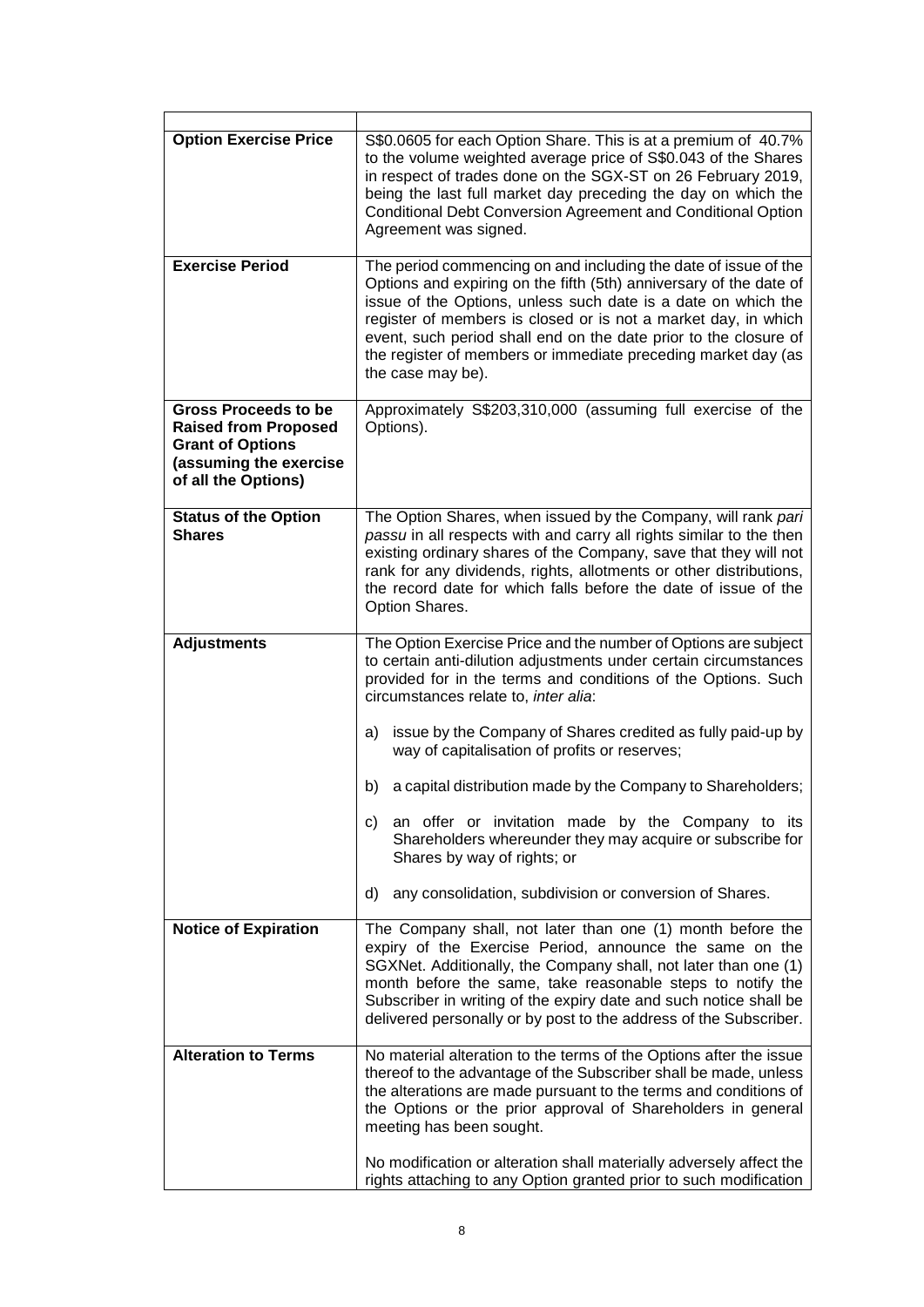|                             | or alteration, except with the written consent of the option holders<br>holding or representing not less than fifty per cent. (50%) of the<br>Options for the time being unexercised.                                                                                                                                                                                                                                                                                                                                                                                                                                                                                                                                                    |  |
|-----------------------------|------------------------------------------------------------------------------------------------------------------------------------------------------------------------------------------------------------------------------------------------------------------------------------------------------------------------------------------------------------------------------------------------------------------------------------------------------------------------------------------------------------------------------------------------------------------------------------------------------------------------------------------------------------------------------------------------------------------------------------------|--|
| <b>Conditions Precedent</b> | The completion of the Proposed Grant of Options shall be<br>subject to, inter alia, the following:                                                                                                                                                                                                                                                                                                                                                                                                                                                                                                                                                                                                                                       |  |
|                             | (a) the approval by Shareholders having been obtained at the<br>EGM to be duly convened for, inter alia, the allotment and<br>issue of the Subscription Shares and the Option Shares, the<br>transfer of controlling interest in the Company to the<br>Subscriber and the Proposed Whitewash Resolution (as<br>defined below);                                                                                                                                                                                                                                                                                                                                                                                                           |  |
|                             | (b) each of Yinson Holdings and the Subscriber having received<br>approval from its board of directors and its shareholders for,<br>amongst others, the acquisition of the Options;                                                                                                                                                                                                                                                                                                                                                                                                                                                                                                                                                      |  |
|                             | (c) the approval in-principle of the SGX-ST for the listing and<br>quotation of the Subscription Shares and the Option Shares<br>on the Main Board of the SGX-ST having been obtained from<br>the SGX-ST (and such approval not having been withdrawn<br>or revoked), and if such approval is granted subject to<br>conditions, such conditions being reasonably acceptable to<br>the Company and the Subscriber, and to the extent that any<br>conditions to such approval are required to be fulfilled on or<br>before the completion of the Proposed Transactions, they<br>are so fulfilled to the satisfaction of the SGX-ST or so waived<br>by them;                                                                                |  |
|                             | (d) such consents, approval or waiver as may be required (or<br>deemed necessary by the Company and/or the Subscriber,<br>as the case may be) being obtained from any other<br>person(s), including but not limited to any governmental,<br>regulatory body or competent authority having jurisdiction<br>over the Company and/or the Subscriber, as the case may<br>be, in respect of the transactions contemplated in the<br>Conditional Option Agreement and<br>such<br>consents,<br>approvals or waivers not having been amended or revoked<br>and if any such consents, approvals or waivers are subject<br>to conditions, such conditions being reasonably acceptable<br>to the Company and/or the Subscriber, as the case may be; |  |
|                             | (e) there having been no occurrence of any event or discovery<br>of any fact rendering any of the representations, warranties<br>and undertakings in the Conditional Option Agreement<br>untrue or incorrect in any material respect;                                                                                                                                                                                                                                                                                                                                                                                                                                                                                                    |  |
|                             | each the Company and the Subscriber not being in breach<br>(f)<br>of any of its undertakings and the covenants in the<br><b>Conditional Option Agreement;</b>                                                                                                                                                                                                                                                                                                                                                                                                                                                                                                                                                                            |  |
|                             | (g) the SIC having granted the Subscriber and its concert parties<br>(and not having revoked or repealed such grant) a waiver of<br>their obligation to make a mandatory general offer under<br>Rule 14 of the Takeover Code for the Shares not held by the<br>Subscriber and its concert parties following the issue of the<br>Subscription Shares and Option Shares (including, where<br>applicable, a waiver to make a general offer for the<br>downstream companies held by the Company) and from                                                                                                                                                                                                                                    |  |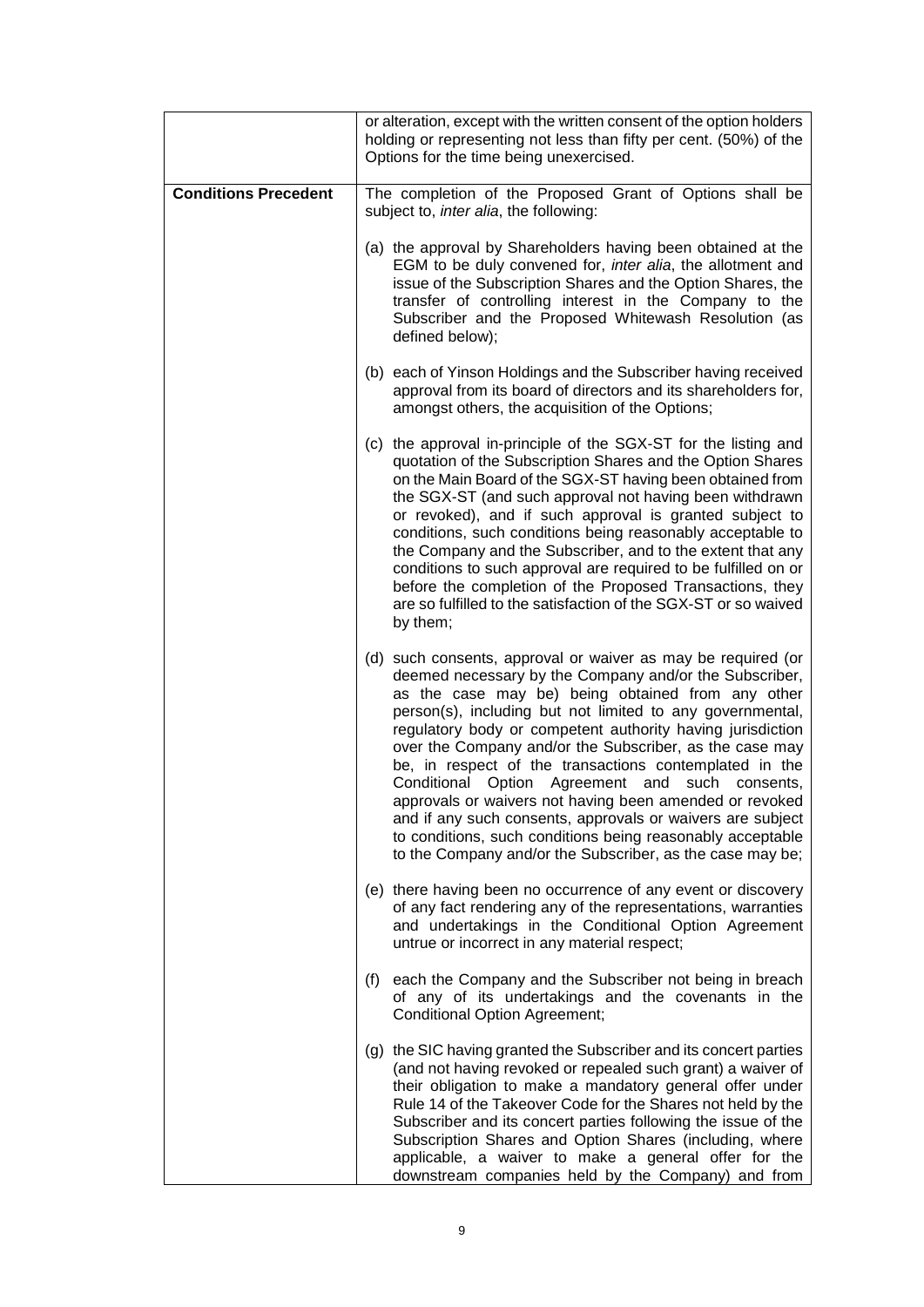|                             | having to comply with the requirements of Rule 14 of the<br>Takeover Code, subject to (a) the Whitewash Waiver; and<br>(b) the independent Shareholders approving the Proposed<br>Whitewash Resolution; and<br>(h) the entry into the following agreements:<br>Debt Assignment Agreements between the Subscriber<br>(i)<br>and each of the Designated Lenders, in such form and<br>substance satisfactory to the Subscriber in its absolute |  |
|-----------------------------|---------------------------------------------------------------------------------------------------------------------------------------------------------------------------------------------------------------------------------------------------------------------------------------------------------------------------------------------------------------------------------------------------------------------------------------------|--|
|                             | discretion; and<br>(ii) amendment agreements between relevant Group<br>Company and the respective lenders in relation of the<br>relevant facility and/or credit facilities extended to such<br>Group Company, in form and substance reasonably                                                                                                                                                                                              |  |
|                             | acceptable to the Subscriber.                                                                                                                                                                                                                                                                                                                                                                                                               |  |
| <b>Inter-Conditionality</b> | Completion of the Proposed Grant of Options is conditional upon<br>and shall take place simultaneously with (i) the Debt Assignment<br>and completion of all transactions contemplated under each of<br>the Debt Assignment Agreements to be entered into; and (ii) the<br>Proposed Subscription and completion of all transactions<br>contemplated<br>under the<br>Conditional Debt Conversion<br>Agreement.                               |  |
|                             | If the Conditional Option Agreement is terminated in accordance<br>with its terms, the Conditional Debt Conversion Agreement shall<br>automatically be terminated.                                                                                                                                                                                                                                                                          |  |
|                             | If any of the Conditional Debt Conversion Agreement or any Debt<br>Assignment Agreements are terminated in accordance with its<br>terms, the Conditional Option Agreement shall automatically be<br>terminated.                                                                                                                                                                                                                             |  |
| <b>Long-Stop Date</b>       | If the Conditions Precedent are not satisfied within six (6) months<br>from the date of the Conditional Option Agreement (or such other<br>date as may be mutually agreed between the Company and the<br>Subscriber), the Conditional Option Agreement shall terminate.                                                                                                                                                                     |  |
| <b>Termination Rights</b>   | Each of the Company and the Subscriber shall be entitled to<br>terminate the Conditional Option Agreement in the event of any<br>breach of the representations, warranties and undertakings<br>which has not been remedied to the reasonable satisfaction of<br>the non-defaulting party within seven (7) days of the receipt of<br>notice of breach.                                                                                       |  |

### **5. USE OF PROCEEDS**

As consideration of the Proposed Subscription, the Company shall capitalise up to US\$916,000,000 amounting to all the Relevant Debt owed to the Subscriber, pursuant to the Debt Assignment Agreements to be entered into. There shall be no proceeds from the Proposed Subscription.

The gross proceeds from the Proposed Grant of Options (assuming full exercise of the Options), are approximately S\$203,310,000 (the "**Option Proceeds**"). As and when the Options are exercised, such Option Proceeds may, at the discretion of the Directors, be applied towards business expansion or the pursuit of new business opportunities, including but not limited to,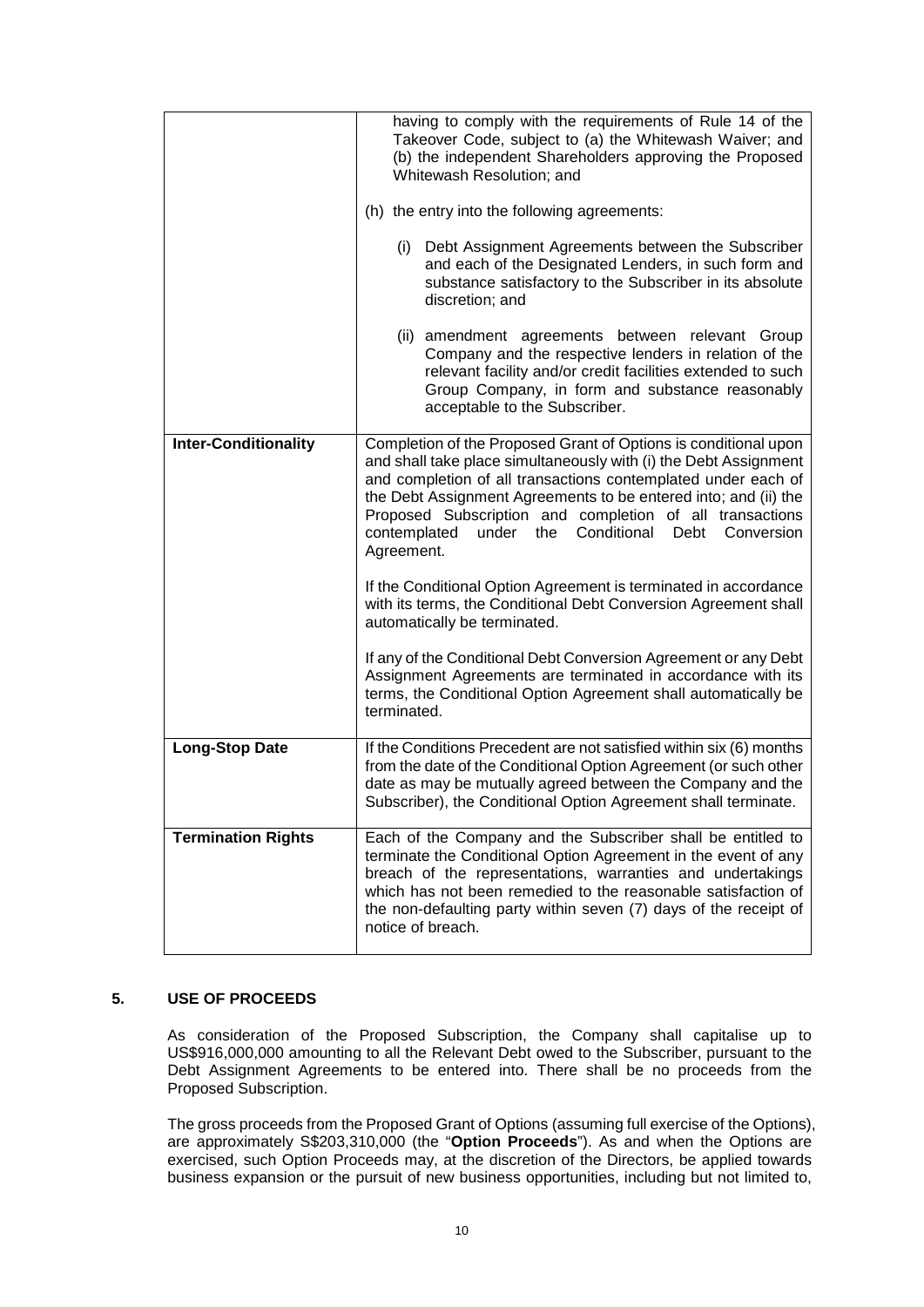capital contributions or investments into joint ventures or partnerships with various strategic partners, working capital and/or such other purposes as the Directors may deem fit.

Pending the deployment for the uses identified above, the Option Proceeds may be deposited with banks and/or financial institutions or invested in money market instruments and/or securities, or used for any other purpose on a short-term basis, as the Directors may in their absolute discretion deem fit.

The Company will make periodic announcements on the utilisation of Option Proceeds as and when such funds are materially disbursed, and provide a status report on the use of the Option Proceeds from the Proposed Grant of Options in the Company's half and full year financial statements issued under Rule 705 of the Listing Manual of the SGX-ST and its annual reports. Where the Option Proceeds have been used for working capital purposes, the Company will disclose a breakdown with specific details on how the Option Proceeds have been applied in the announcements and status reports. Where there is any material deviation from the stated use of Option Proceeds, the Company will announce the reasons for such deviation.

The Directors are of the opinion that, as of the date of this Announcement, after taking into consideration the Proposed Transactions, the Option Proceeds and its present banking facilities, the working capital available to the Group is sufficient to meet its present requirements.

# **6. FINANCIAL EFFECTS**

The financial effects of the Proposed Subscription and Proposed Grant of Options as set out below are strictly for illustrative purposes and are not indicative of the actual financial position and results of the Group following the Proposed Subscription and Proposed Grant of Options.

As at the date of this Announcement, the share capital of the Company is US\$934,656,000 and its issued share capital less treasury shares is 3,728,006,259 ordinary shares (3,731,190,259 issued ordinary shares less 3,184,000 treasury shares).

Upon completion of the Proposed Subscription and Proposed Grant of Options, and the allotment and issue of the Subscription Shares and Option Shares, the Company will have an enlarged issued share capital of approximately up to US\$2,000,656,000 comprising up to approximately 29,662,073,035 Shares (assuming the Options have been fully exercised). The Subscription Shares and Option Shares when issued represent up to approximately 695.7% of the issued share capital of the Company as at the date of this Announcement prior to the Proposed Subscription and Proposed Grant of Options and would represent up to approximately 87.5% of the enlarged issued share capital of the Company after the completion of the Proposed Subscription and Proposed Grant of Options.

Based on the latest audited financial results announcement of the Group for the financial year ended 31 December 2018 and assuming that the Group raises gross proceeds of approximately S\$203,310,000 from the exercise of all Options, the effect on the Group's net tangible liabilities ("**NTL**") or net tangible assets ("**NTA**") per share and earnings or loss per share will be as follows:

#### 6.1. **Net Tangible Liabilities / Net Tangible Assets per Share**

Assuming that the Proposed Subscription and Proposed Grant of Options were completed on 31 December 2018, and further assuming full exercise of all Options, the effects of the Group's NTL/NTA per Share would be as follows: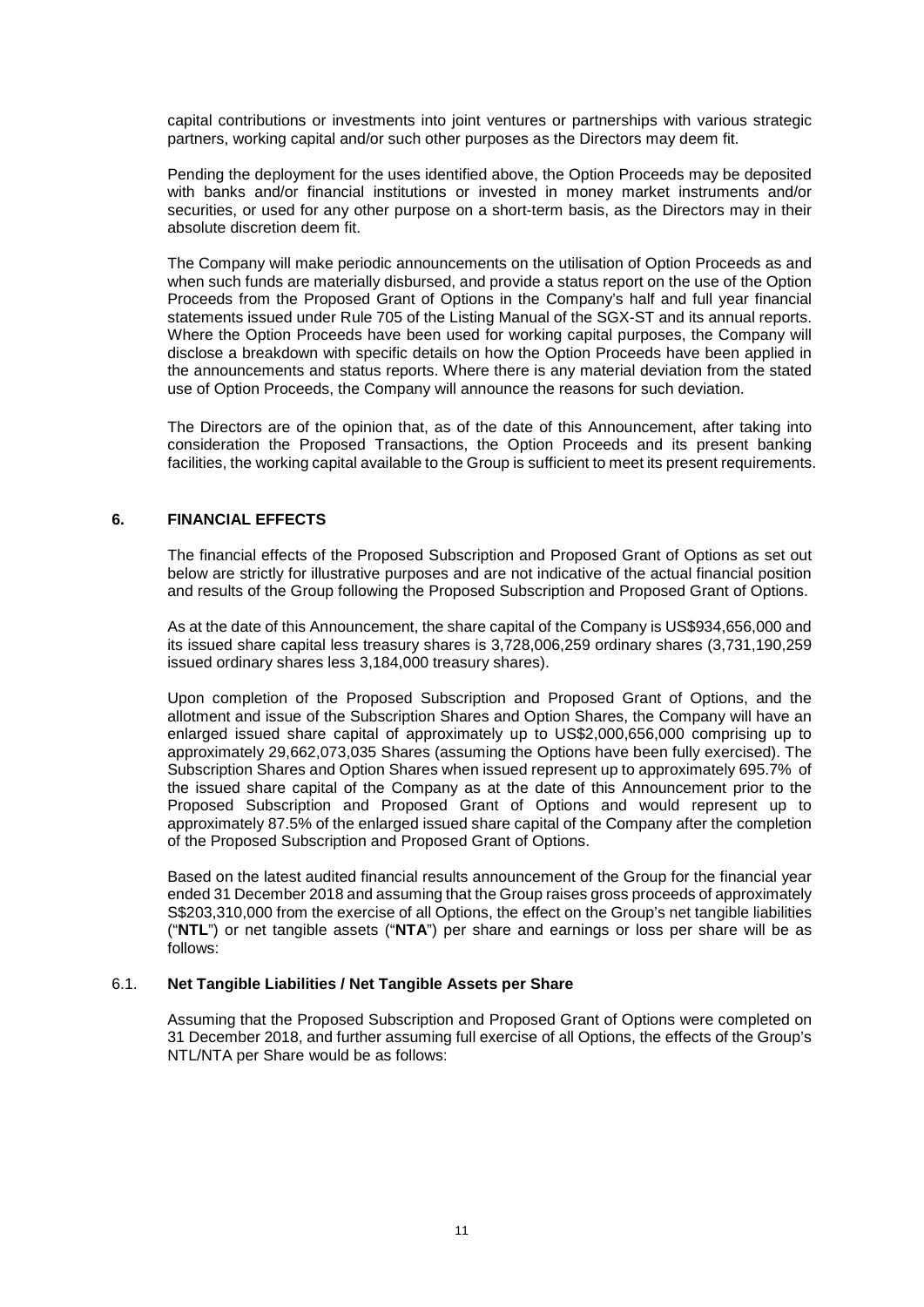|                                   | <b>Before Issue of Subscription</b><br><b>Shares and Option Shares</b> | <b>After Issue of Subscription</b><br><b>Shares and Option Shares</b> |
|-----------------------------------|------------------------------------------------------------------------|-----------------------------------------------------------------------|
| (NTL)/NTA (US\$'000)              | (254, 752)                                                             | 811,248                                                               |
| <b>Number of Shares</b>           | 3,707,782,790                                                          | 29,641,849,566                                                        |
| (NTL)/NTA per Share<br>(US cents) | (6.87)                                                                 | 2.74                                                                  |

## 6.2. **Earnings / Loss per Share**

Assuming that the Proposed Subscription and Proposed Grant of Options were completed on 1 January 2018, and further assuming full exercise of all Options, the effects of the Group's earnings / loss per Share would be as follows:

|                                                                | <b>Before Issue of Subscription</b><br><b>Shares and Option Shares</b> | <b>After Issue of Subscription</b><br><b>Shares and Option Shares</b> |
|----------------------------------------------------------------|------------------------------------------------------------------------|-----------------------------------------------------------------------|
| Profit/(Loss) After Tax<br>and Minority Interest<br>(US\$'000) | (343, 479)                                                             | (343,479)                                                             |
| Weighted<br>Average<br>Number of<br><b>Shares</b><br>(million) | 3,149,357,417                                                          | 29,083,424,192                                                        |
| Earnings/(Loss)<br>per<br><b>Share (US Cents)</b>              | (10.91)                                                                | (1.18)                                                                |

# **7. INTERESTS OF DIRECTORS AND SUBSTANTIAL SHAREHOLDERS**

None of the Directors, the substantial shareholders of the Company or their respective associates has any interest, direct or indirect, in the above transactions, other than through their respective directorships and/or shareholdings in the Company.

# **8. PROPOSED WHITEWASH RESOLUTION**

- 8.1. Under Rule 14.1 of the Takeover Code, except with the consent of the SIC, where:
	- (a) any person acquires whether by a series of transactions over a period of time or not, shares which (taken together with shares held or acquired by persons acting in concert with him) carry 30% or more of the voting rights of a company; and
	- (b) any person who, together with persons acting in concert with him, holds not less than 30% but not more than 50% of the voting rights and such person, or any person acting in concert with him, acquires in any period of six (6) months additional shares carrying more than 1% of the voting rights,

such person must extend offers immediately to the holders of any class of share capital of the company which carries votes and in which such person, or persons acting in concert with him, hold shares (including, where applicable, to make a general offer for the downstream companies held by such company) ("**Mandatory Offer**"). In addition to such person, each of the principal members of the group of persons acting in concert with him may, according to the circumstances of the case, have the obligation to extend an offer.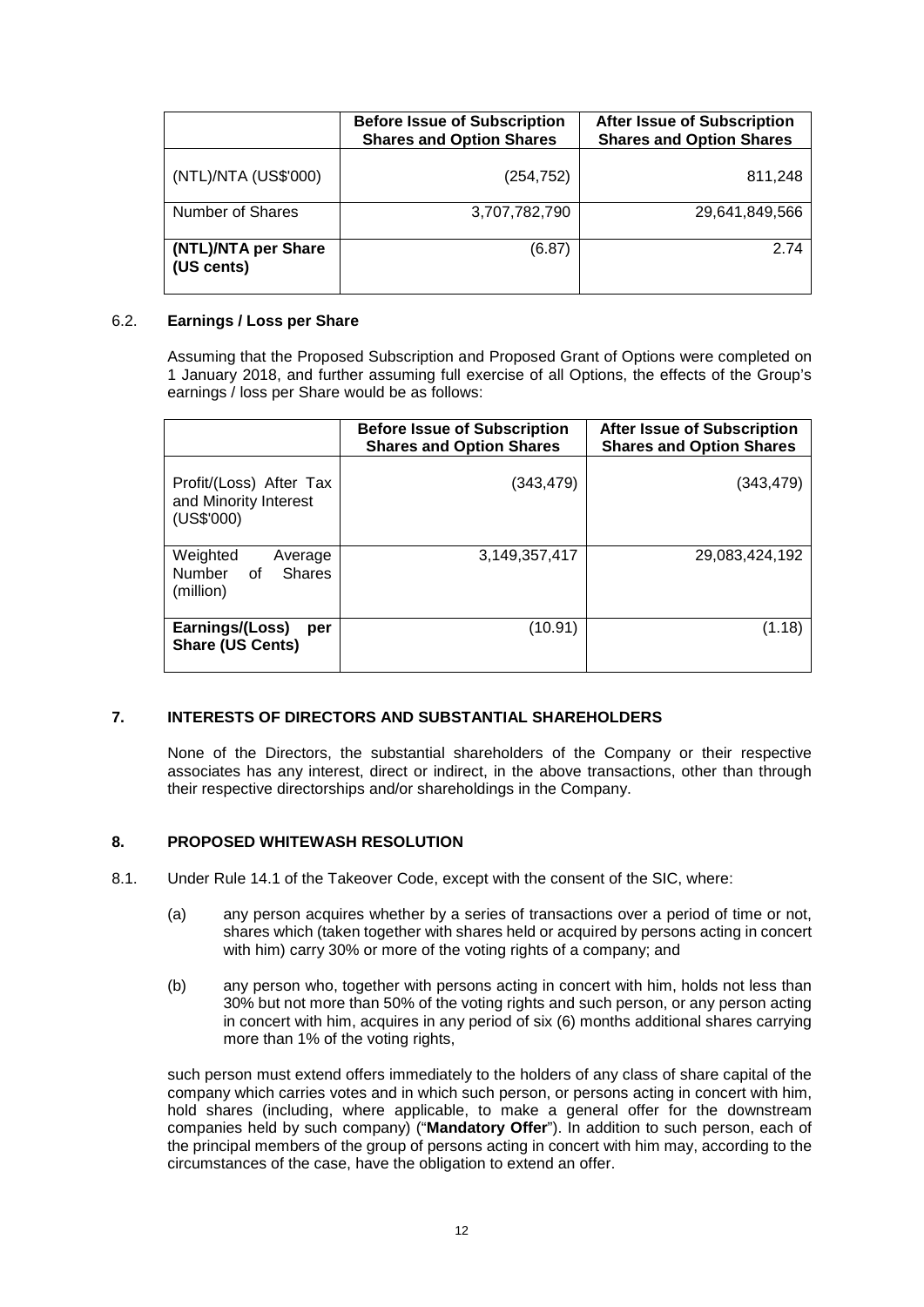- 8.2. Upon completion of the Proposed Subscription, the Subscriber will hold up to approximately 22,573,570,909 Shares representing up to approximately 85.9**%** of the enlarged share capital of the Company as at the date of this Announcement. Assuming full exercise of the Options, the Subscriber will hold up to approximately 25,934,066,776 Shares representing up to approximately 87.5**%** of the enlarged share capital of the Company as at the date of this Announcement. This triggers the requirement for the Subscriber and its concert parties to make a Mandatory Offer, unless independent Shareholders approve at an EGM to be convened for, *inter alia*, the Proposed Whitewash Resolution.
- 8.3. The Company will in due course submit an application to the SIC to seek the Whitewash Waiver for the Subscriber and its concert parties to make a Mandatory Offer as a result of the Proposed Transactions, and will make the necessary announcements upon receipt of the Whitewash Waiver from the SIC.

## **9. REGULATORY AND SHAREHOLDER APPROVALS REQUIRED**

- 9.1. The Proposed Transactions are subject to the conditions precedent as set out in the Conditional Debt Conversion Agreement and Conditional Option Agreement and specifically the following:
	- (a) the receipt of the approval in-principle of the SGX-ST for the listing and quotation for the Subscription Shares and Option Shares (when exercised) on the Mainboard of the SGX-ST;
	- (b) approval of Shareholders for, *inter alia*, the Proposed Transactions (including the transfer of controlling interest in the Company to the Subscriber) at the EGM to be convened; and
	- (c) the Whitewash Waiver granted by the SIC; and
	- (d) approval of the independent Shareholders for the Proposed Whitewash Resolution at the EGM to be convened.
- 9.2. A circular to Shareholders containing, *inter alia*, further information on the Proposed Transactions, together with the notice of the EGM, will be despatched to Shareholders in due course.
- 9.3. The Company will in due course apply to the SGX-ST for the listing and quotation of the Subscription Shares and Option Shares on the Main Board of the SGX-ST, and will make the necessary announcements upon receipt of the approval in-principle of the SGX-ST for the listing and quotation of the Subscription Shares and Option Shares.

#### **10. ANNOUNCEMENTS**

Further announcements of the Proposed Transactions will be made in due course as and when appropriate.

# **11. DOCUMENT AVAILABLE FOR INSPECTION**

The Conditional Debt Conversion Agreement and the Conditional Option Agreement are available for inspection during normal business hours from 9.00 a.m. to 5.00 p.m. at the registered office of the Company at 15 Hoe Chiang Road #12-05 Tower Fifteen Singapore 089316 for a period of three (3) months from the date of this Announcement.